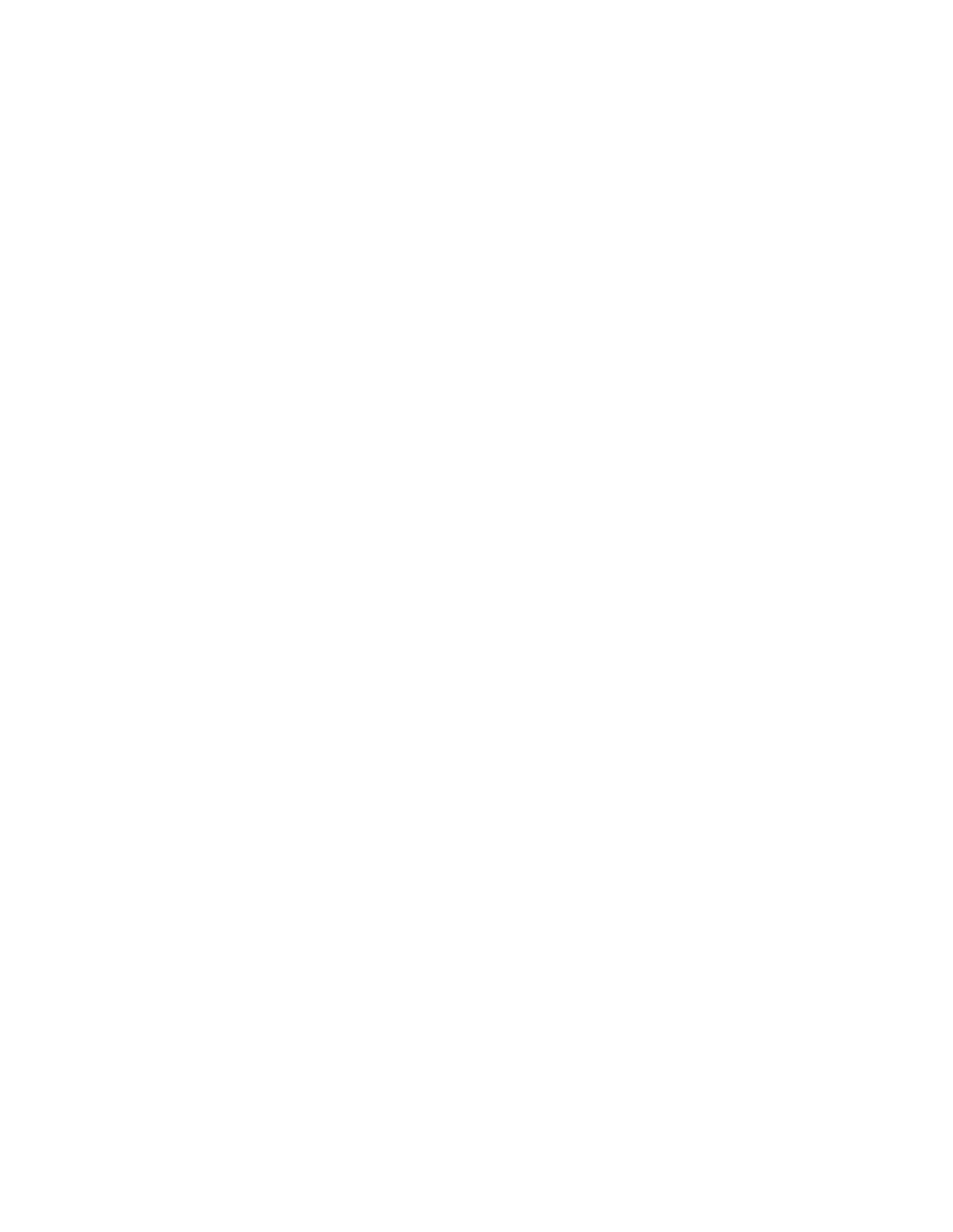### **Statement by Mr. Rosthom Fadli Governor of the Bank of Algeria**

### **On behalf of Islamic Republic of Afghanistan, Algeria, Ghana, Islamic Republic of Iran, Libya, Morocco, Pakistan, and Tunisia**

The COVID-19 crisis has taken a heavy economic toll and caused tragic loss of lives and immense human suffering. No country has been spared. The synchronized, forceful, and timely global policy response prevented a worse outcome, but the damage has been still very significant and widespread. The recovery is gaining momentum, though its course and pace are highly dependent on the dynamics of the pandemic. The pandemic's long term scarring effects are also still uncertain. The crisis has exacted a heavy toll on the low-income countries (LICs), in many cases reversing, in a matter of few short months, their hard-earned gains achieved over decades in alleviating poverty and improving social conditions. The vulnerable groups—youth, women, low skill labor and workers in the informal sector—have been hardest hit. The crisis has pushed millions of people into extreme poverty and severe food insecurity in addition to millions already suffering.

Saving lives is still the highest priority. Multiple waves of the virus and its still uncontrolled spread in some regions pose serious threats to the global fight against the pandemic and further loss of lives. The slow and uneven vaccine rollout, even in some advanced economies, and its very limited availability in the LICs are matters of serious concern. Enabling global access to effective and affordable vaccines is a global responsibility, and an ethical and moral issue.

We support the Managing Director's Global Policy Agenda (GPA) and its well-placed focus on creating conditions for a safe exit from the crisis followed by a sustained, strong and inclusive global economic recovery. We welcome the GPA's recognition of difficult challenges facing many developing countries in pursuing their development and social objectives, while facing severe financing constraint and high debt. We further welcome the increasing IMF emphasis on middle-income countries as many face stalled growth and large financing needs in tighter market conditions.

Our constituency is a heterogeneous group of countries and a mix of fragile and conflict-affected states, middle-income and frontier economies, and oil exporting countries. The crisis has severely impacted all countries of our constituency. Our authorities reacted swiftly to the crisis and implemented measures to alleviate its impact on lives and livelihoods, with some of our members benefitting from Fund emergency and/or Upper Credit Tranche (UCT) facilities. The economic recovery is gradually taking shape in our constituency, but at varying pace and degrees. The rebound of international oil prices provided welcome relief to oil exporters in our constituency, but financing pressures continue to persist, and economic diversification challenges remain. The oil importing countries in our constituency continue to face large fiscal and external imbalances and soaring public debt, although an upside surprise in remittance inflows has provided some relief.

The recovery of the LICs, most already beset by fragilities, is further constrained by the lack of fiscal space, elevated debt levels, declining aid and limited access to financing. While welcoming the ongoing international efforts to assist the LICs, including through debt service relief from the